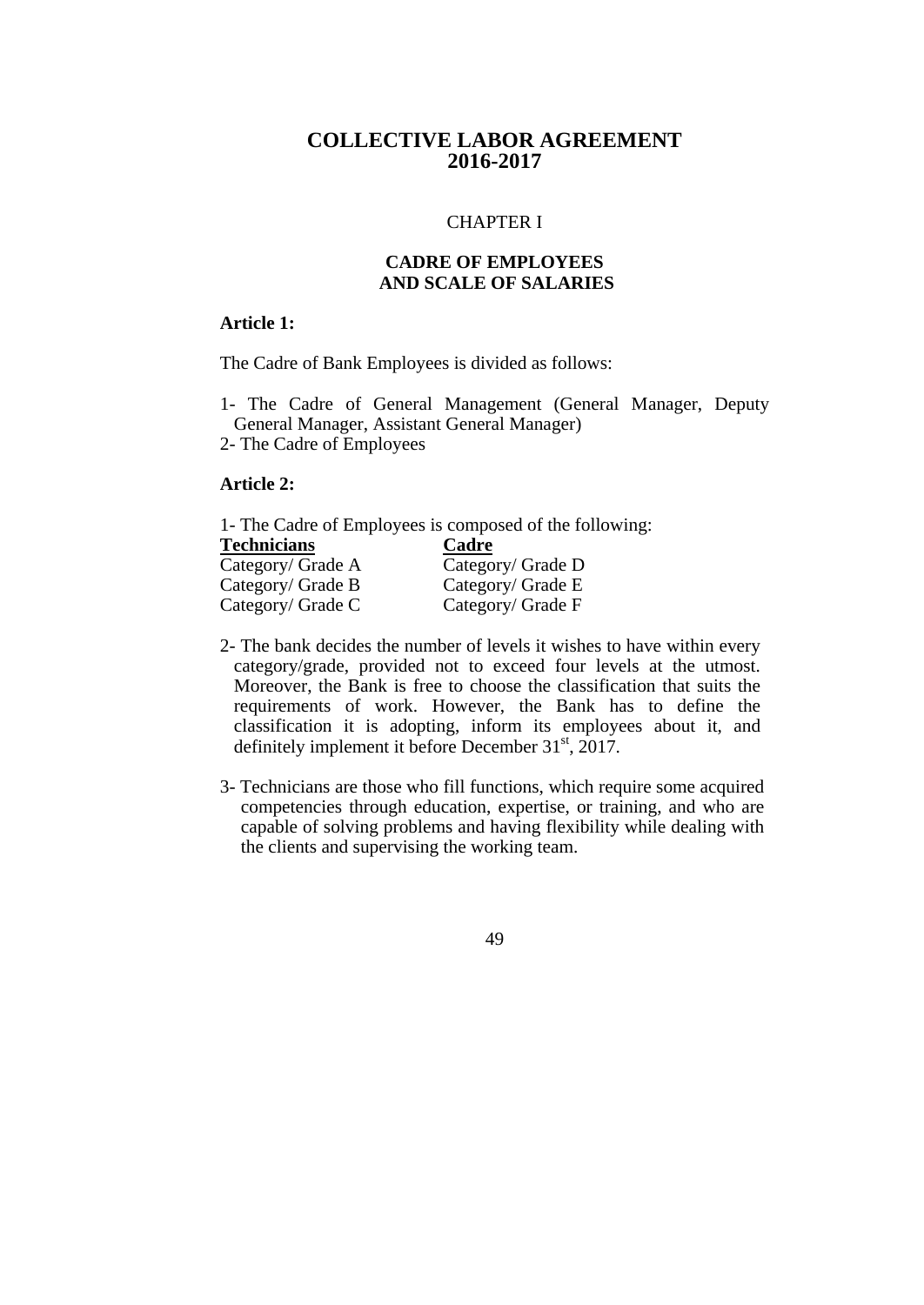4 - Cadres are those who fill functions which require great responsibilities, a wide knowledge and leadership competencies, and those capable of taking decisions.

## **Article 3:**

The provisions of this agreement do not cover the employees under special contracts with their Banks, whereby no bank is allowed to hire on contract an employee in a grade already stipulated in the afore-mentioned Article (2), since all such grades are governed by the Collective Agreement.

## **Article 4:**

The Bank distributes its employees according to the classification adopted in the present collective agreement, while taking into account the prerequisites of these functions and the competencies of its employees.

It grants grades to the employees, according to the proposed grade system and the functions they are accomplishing, as well as the competencies required for filling them.

Moving from one grade to another definitely requires the capacity to adapt oneself to the requirements of the function and to acquire the competencies, which are suitable to those required for the function.

Old employees, regardless their grades, maintain the same services, benefits, allowances, salaries, annual leave, and medical services as those stipulated before the implementation of the new system of grades.

## **Article 5: Employment**

Once this Agreement is implemented, every applicant for employment in a bank operating in Lebanon should fulfill the following conditions:

- Shall be a Lebanese National for a minimum of ten years.
- Should have completed eighteen years of age.
- Shall produce a copy of Judicial Record.
- Shall produce a medical certificate.

Shall submit a personal declaration of the absence of any criminal suits against him/her.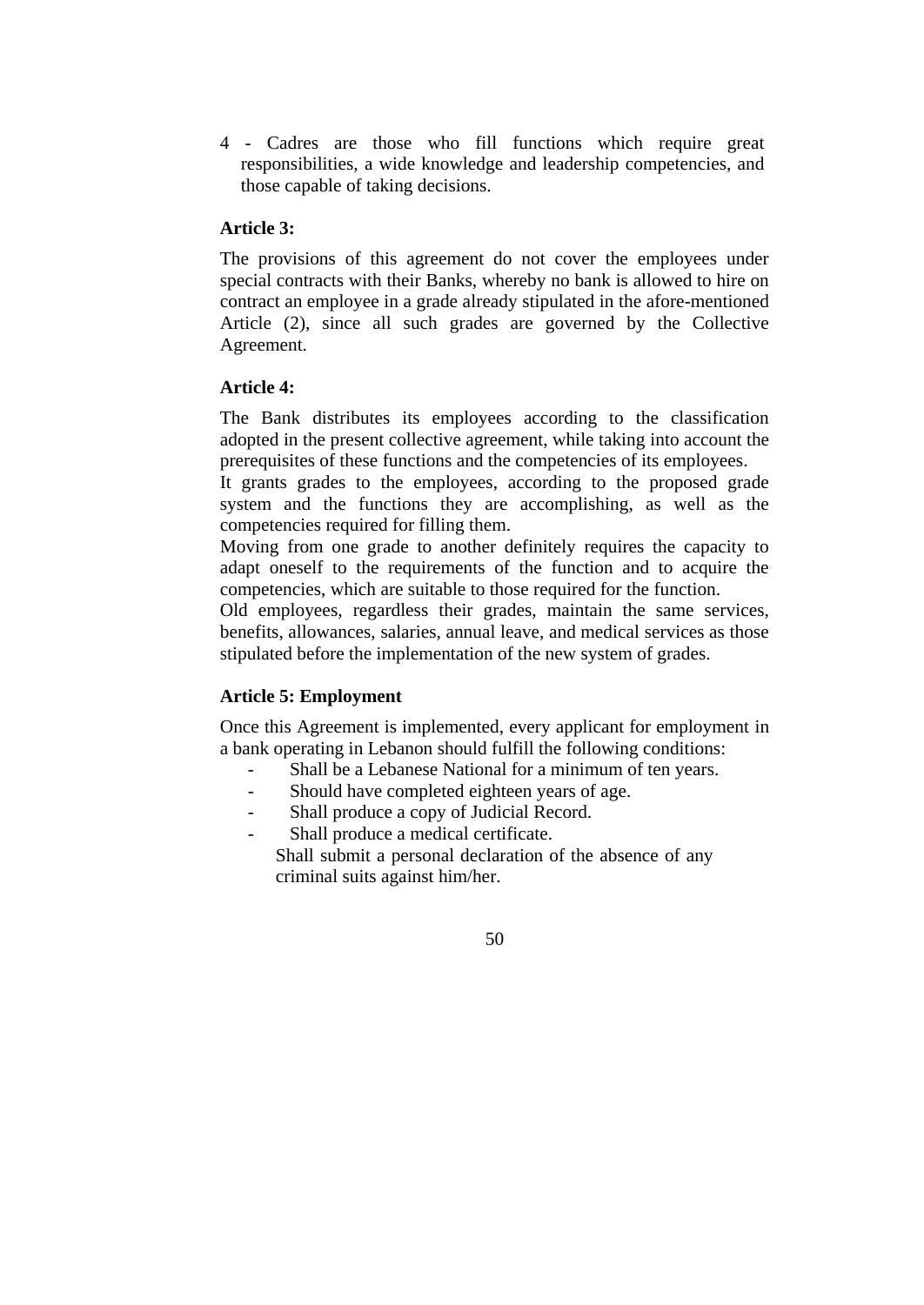However, in case of employing foreigners, the Bank shall observe the laws in force, regarding employment of foreigners in Lebanon.

#### **Article 6: Evaluation of employees' performance**

The Bank periodically evaluates the performance of its employees, whether at least once per year, according to the relevant norms and methods adopted in the banking industry and according to an evaluation system, which is specific to the Bank and announced to the employees.

### **Article 7: Training of employees**

- 1- Training is one the essential pillars of the system of linking grades to functions. Consequently, the Bank and the employee should agree on granting a fundamental importance to training with all the required seriousness.
- 2- The Bank should establish a training policy, which is suitable for its needs and should keep its employees informed about it.
- 3- In case the banks wish to train their employees, the time allocated to training during the working hours will be counted in the working hours of the employees.
- 4- Banks should encourage training activities organized by the Association of Banks in Lebanon and the Higher Institute for Banking Studies (ISEB), without, however, committing themselves to take part in them.
- 5- Banks should respect regarding the diplomas of the Higher Institute for Banking Studies (ISEB) the common use since the creation of the Centre, according to which the bank pays half of the annual requested fees from the employee upon registration and the employee commits him/herself to pay the second half, provided that he/she recovers it from the bank in case of success or it will be deducted from his/her salary in case of failure in six monthly installments.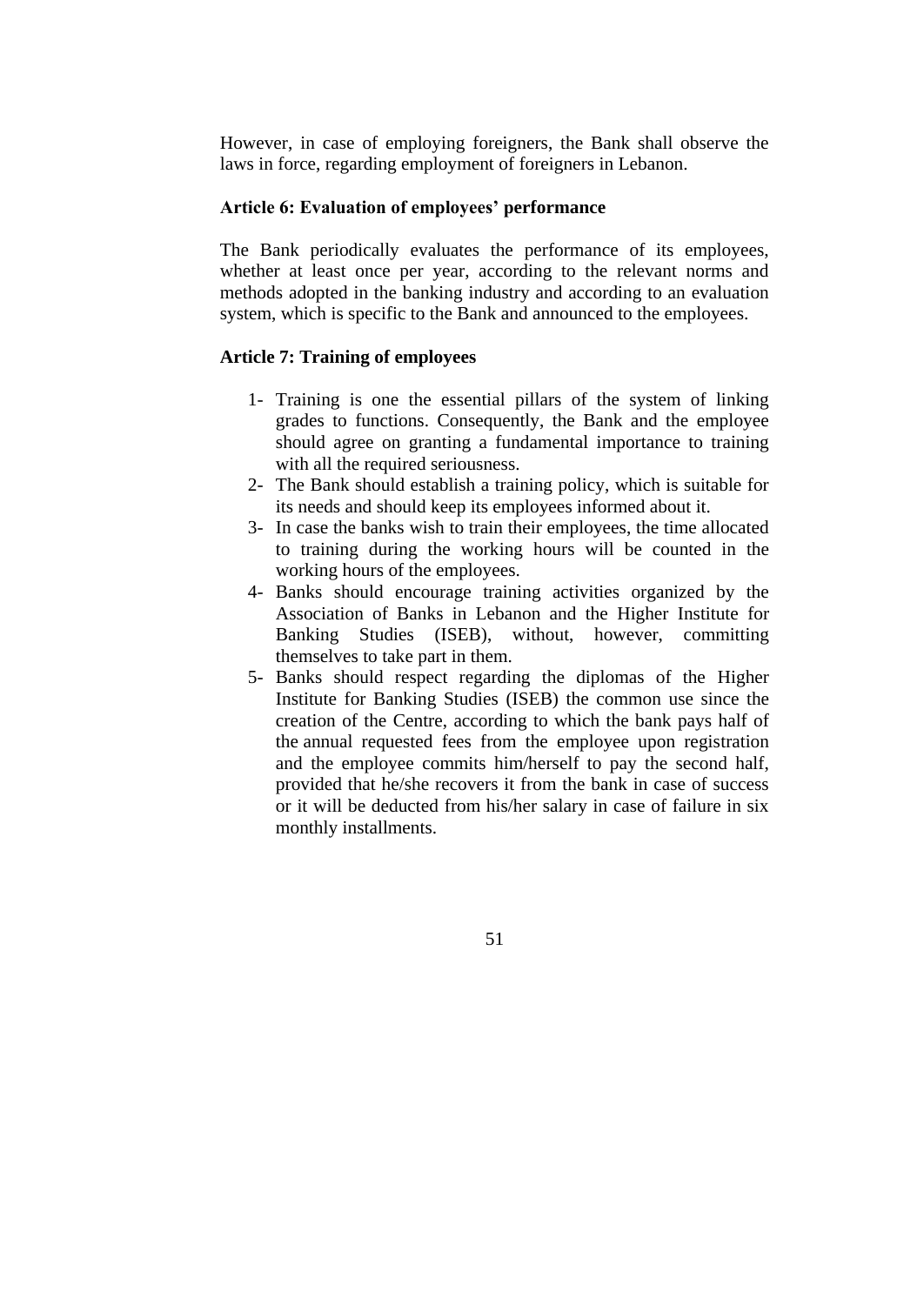#### **Article 8: Salaries**

Every employee, of whichever category, shall receive a monthly salary payable 16 times a year, in accordance with the following arrangements:

- a) One month's salary payable at the beginning of each month, after the termination of the training period.
- b) One month's salary payable once every three months: these payments shall be effected before the end of March, June, September, and December of each year.
- c) For the employees who have not completed a full year of service, the ratio of the salary, subject of paragraph "b" above shall be determined in proportion to the number of months during which the employee has worked, until the date of payment. Any fraction of a month shall be considered as a complete month.
- d) The sixth month is considered as a substitute to the contract bonus which used to be given to the employee upon the renewal of the collective agreement, as well as to the bonus of the following year.

#### **Article 9:**

1- The minimum wages for the cadre of employees shall be determined as follows:

|                             | MINIMUM WAGE: (LBP) |
|-----------------------------|---------------------|
| Technician category/grade A | 725,000.            |
| Technician category/grade B | 965,000.            |
| Technician category/grade C | 1,400,000.          |
| Cadre category/grade D      | 1,950,000.          |
| Cadre category/grade E      | 2,380,000.          |
| Cadre category/grade F      | 2,800,000.          |

- 2- It is meant by minimum wage the wage that the employee receives directly "upon starting work".
- 3- The minimum wage of the university graduate of Technician category/grade A is set at LBP 925,000 (nine hundred and twenty five thousand Lebanese Pounds).